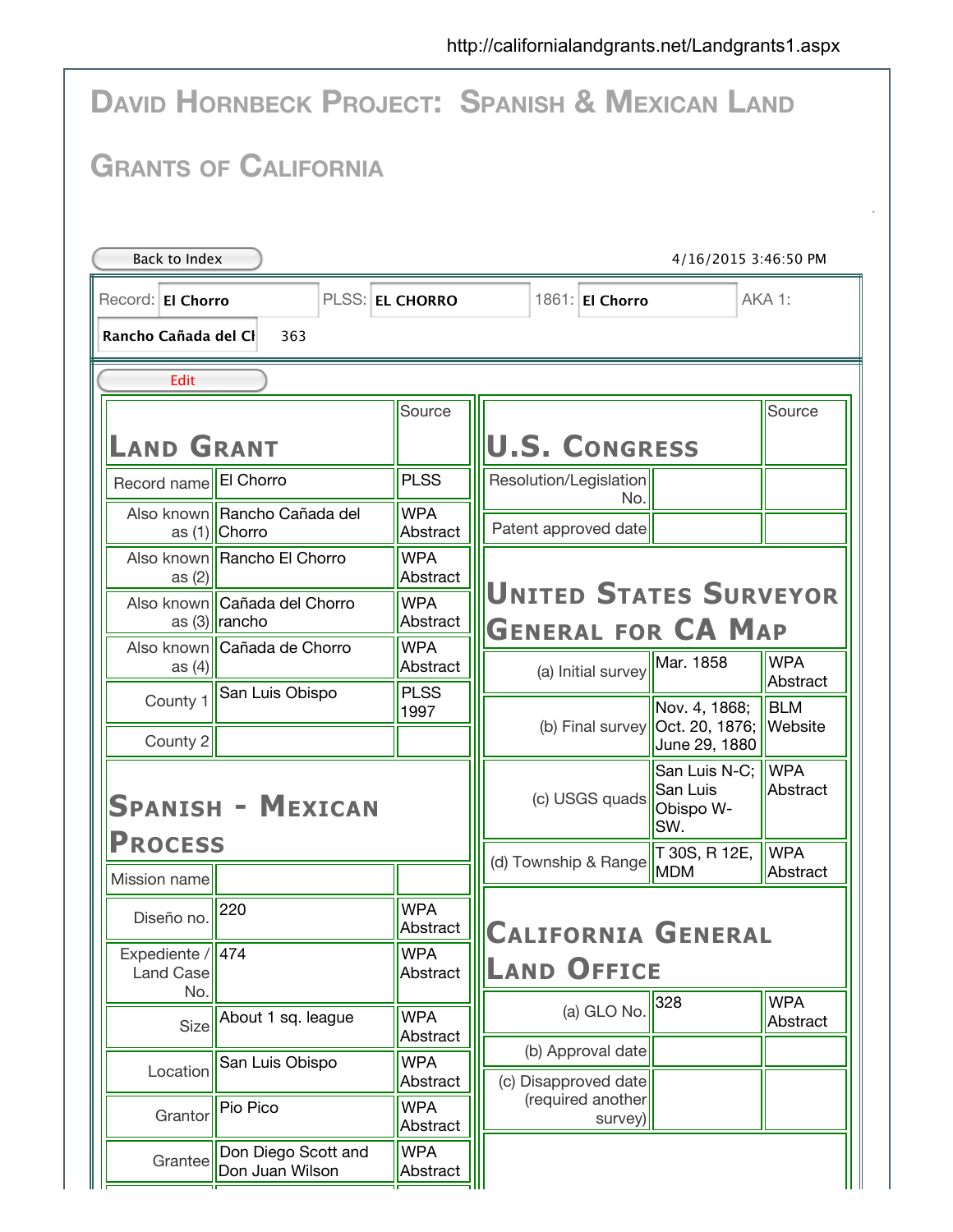| founded                                         | Date granted Oct. 10, 1845                                        | <b>WPA</b><br>Abstract  | <b>BUREAU OF LAND</b><br><b>MANAGEMENT DOCUMENTS</b> |                            |                                                                    |  |  |
|-------------------------------------------------|-------------------------------------------------------------------|-------------------------|------------------------------------------------------|----------------------------|--------------------------------------------------------------------|--|--|
|                                                 | <b>U.S. PATENT PROCESS</b>                                        |                         | (a) CDI Doc ID No.                                   | 1771622                    | <b>BLM</b><br>Website -                                            |  |  |
| Claimant(s)                                     | John Wilson                                                       | <b>WPA</b><br>Abstract  |                                                      |                            | <b>CDI</b><br><b>Details</b>                                       |  |  |
| filed                                           | Date claim   May 7, 1852                                          | <b>WPA</b><br>Abstract  | (b) Land Patent<br>Details                           |                            |                                                                    |  |  |
| Size claimed                                    | 1 square league                                                   | <b>WPA</b><br>Abstract  |                                                      | CACAAA<br>103234           | <b>BLM</b><br>Website -                                            |  |  |
| Acreage                                         | 3,166.99 acres                                                    | <b>WPA</b><br>Abstract  | i) Accession / BLM<br>Serial No.                     |                            | Land<br>Patent                                                     |  |  |
| Patent date                                     | Mar. 29, 1861                                                     | <b>WPA</b><br>Abstract  |                                                      | Mar. 29, 1861              | <b>Details</b><br><b>BLM</b><br>Website -<br>Land<br>Patent        |  |  |
| Patentee(s)                                     | John Wilson; Widow of<br>John Wilson                              | <b>WPA</b><br>Abstract  | ii) Patent issuance<br>date                          |                            |                                                                    |  |  |
| County                                          | San Luis Obispo                                                   | <b>WPA</b><br>Abstract  |                                                      | 3,166.99                   | <b>Details</b><br><b>BLM</b>                                       |  |  |
| Book of<br>Patent No.                           | County - Vol. A, 79-75                                            | W                       | iii) Total acres                                     |                            | Website -<br>Land<br>Patent<br><b>Details</b>                      |  |  |
| County - Map<br>Page No.                        |                                                                   |                         | (c) Private Land Claim                               | Handwritten -              | <b>BLM</b>                                                         |  |  |
| County - APN<br>No.                             |                                                                   |                         | Transcript                                           | 11 pages,<br>Mar. 29, 1861 | Website -<br>Patents                                               |  |  |
|                                                 |                                                                   |                         |                                                      |                            |                                                                    |  |  |
| Confirmation<br>date                            | <b>BOARD OF LAND</b><br><b>COMMISSIONERS</b><br>(a) Apr. 18, 1853 | <b>WPA</b><br>Abstract  | <b>CALIFORNIA STATE LAND</b><br><b>UFFICE</b>        | Arroyo del<br>Chorro       | Land<br>Made by                                                    |  |  |
| (b) Rejected<br>date                            |                                                                   |                         | (a) Watercourse                                      |                            | Mexican                                                            |  |  |
| (c) Land $\parallel$ 328<br>Office / GLO<br>No. |                                                                   | <b>WPA</b><br>Abstract  |                                                      | T29-30S,<br>R12E; MDM      | Report<br>Land                                                     |  |  |
| survey                                          | (d) Initial Mar. 1858                                             | <b>WPA</b><br>Abstract  | (b) Township & Range                                 |                            | Spanish-<br>Made by<br>Spanish-<br>Mexican<br>Report               |  |  |
| Confirmation<br>date                            | <b>U.S. DISTRICT COURT</b><br>$(a)$   Oct. 20, 1855               | <b>WPA</b><br>Abstract  | <b>ADDITIONAL DATA</b>                               |                            |                                                                    |  |  |
| (b) Dismissed                                   |                                                                   |                         | <b>Additional Data 1</b>                             |                            |                                                                    |  |  |
| date<br>(c) Case No.                            | 25 S.D.                                                           | <b>WPA</b><br>Asbstract | <b>Additional Data 2</b><br>Additional Data 3        |                            | Grants of<br><b>Authorities</b><br>Grants of<br><b>Authorities</b> |  |  |